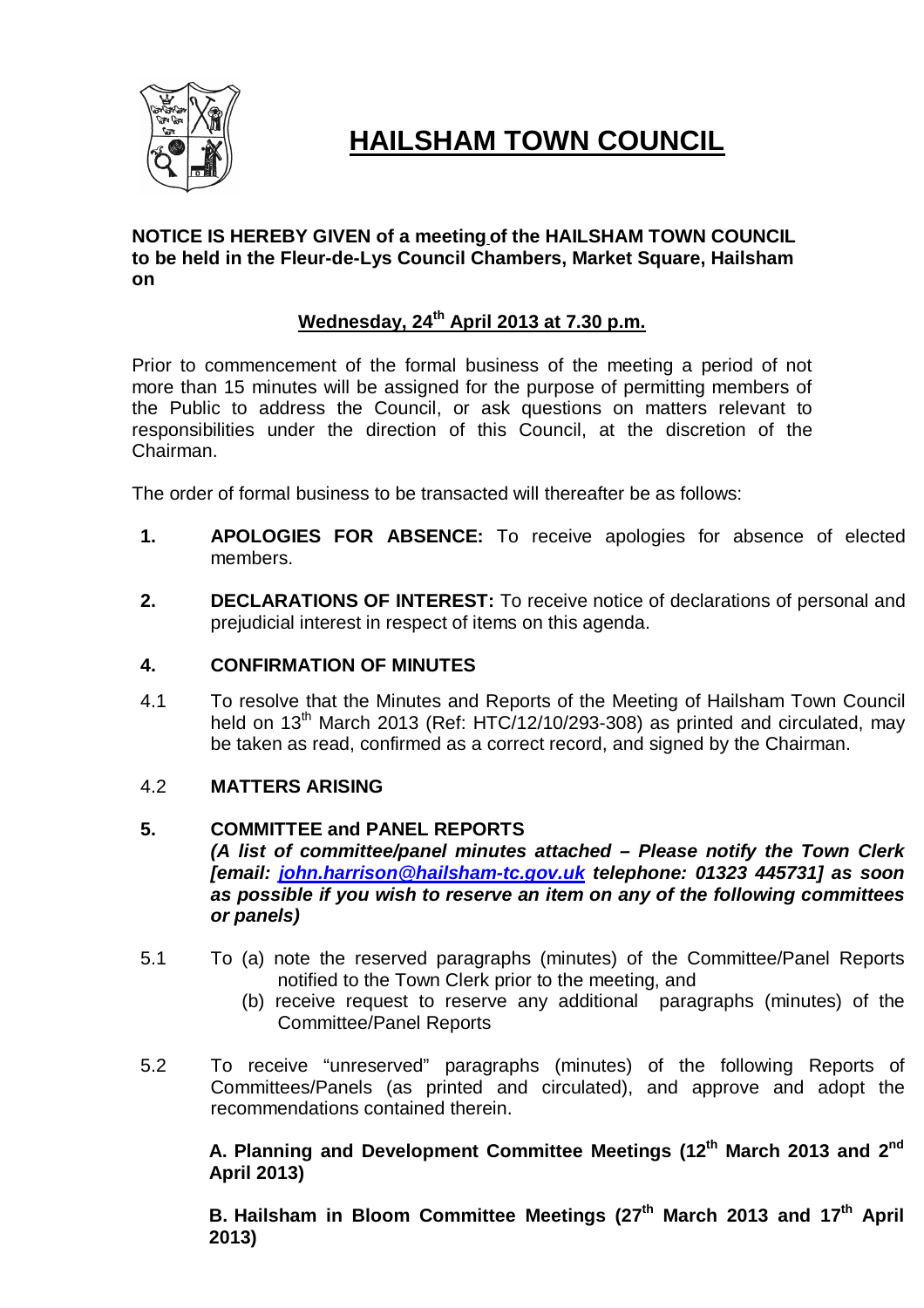# **C. Business Development Committee Meeting (7 th March and 11th April 2013)**

# **D. Finance and Budget Oversight Committee Meeting (10th April 2013)**

# **E. Staff Administration Panel Meeting (15th April 2013)**

5.3 To proceed through the "reserved" paragraphs consecutively (or as decided) and to resolve action before proceeding to the next reserved item.

# **6. NEIGHBOURHOOD PLAN**

To consider whether to undertake a Neighbourhood Plan for Hailsham (Report to follow, authors, Chair of Planning and Development Committee; Cllr Michael Ryan, and Environment and Leisure Officer; Karen Moralees,)

# **7. LAND WEST OF GOODWIN CLOSE**

To consider a request to take on the transfer of a portion of land attached to a development of nine houses and consider the council's policy considering land transfer and commuted sums

(Report to follow, author Town Clerk; John Harrison)

# **8. FESTIVITIES AND EVENTS**

To consider the current position of Festivities and Events in Hailsham Town Council since the last report submitted in February 2013, and what possible options the Council wishes to pursue taking into account the up to date position (Report to follow – author Business Enterprise Manager/Deputy Town Clerk; Mickey Caira)

# **9. 4 MARKET SQUARE**

To consider a request to rent the vacant premise on 4 Market Square and other potential options for the property (Report to follow – author Town Clerk; John Harrison)

# **10. TOWN COUNCIL MEETINGS FOR 2013-2014**

To consider the timetable for Town Council meetings for 2013-14, including the day of the meetings, frequency and venue**.**  (Report to follow – author Town Clerk; John Harrison)

# **11. COUNCILLORS' QUESTIONS/INFORMATION FORUM**

(at the Chairman's discretion).

Jun 16

 JOHN HARRISON Town Clerk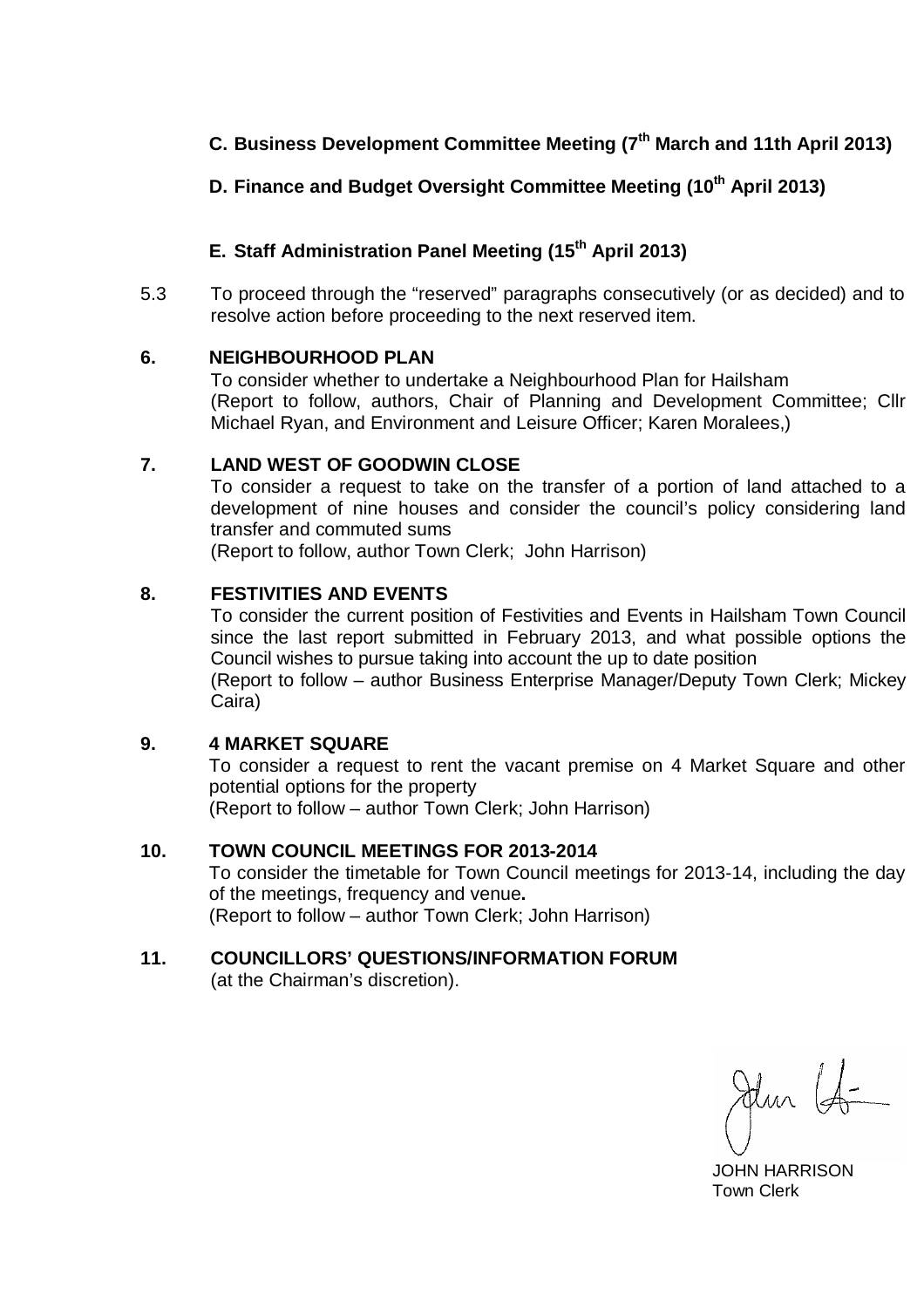

# **HAILSHAM TOWN COUNCIL**

**MINUTES** of the Meeting of Hailsham Town Council, held at the Fleur-de-Lys Council Chambers/Meeting Rooms, Market Square, Hailsham, on Wednesdav 24<sup>th</sup> April 2013 at 7.30 p.m.

# **Public Question Time**

Prior to commencement of the formal business of the meeting a period of not more than 15 minutes had been assigned for the purpose of permitting members of the public present to address the Assembly, or ask questions (on matters relevant to the responsibilities of the Town Council) at the invitation and discretion of the presiding Chairman.

None were presented.

- HTC/12/ 11/309 **Present:** Councillors: Mrs. S. J. Bentley (Chairman), W. A. Bentley, J. L. Blake, B. F. Burchmore, Ms C. V. Collinson, N. A. Collinson, N. S. Coltman, R. T. Grocock (Vice Chairman), Mrs. S. E. Henstock, Mrs. B. Holbrook, P. S. Holbrook, S. McAuliffe, B. Marlowe, Ms A. O'Rawe, G. G. Rowe, Mrs. M. Rowe, Mrs. D. M. Ryan, M. J. Ryan Mrs. M. Skinner, S. Towner and C. Triandafyllou.
- 310 **Officers in Attendance:** J. Harrison (Town Clerk), M Caira (Deputy Town Clerk), D. Saxby and T. Hall.

### 311 **Apologies for Absence:**

Apologies for absence were received and accepted from Councillors Mrs. M. Burt, Mrs J. Cook and W. F. Crittenden.

# 312 **Declarations of Interest**

None presented.

# 313 **Confirmation of Previous Minutes**

**RESOLVED** that the Minutes and Reports of the meeting of Hailsham Town Council (Ref: HTC/12/10/293-308) held on  $13<sup>th</sup>$  March 2013 were confirmed as a correct record, and signed by the Chairman.

### 314 **Matters Arising**

The Chairman apologised to Councillor Blake for stating at the last meeting that the Old Mill was in Hailsham when in fact it was in the parish of Hellingly, when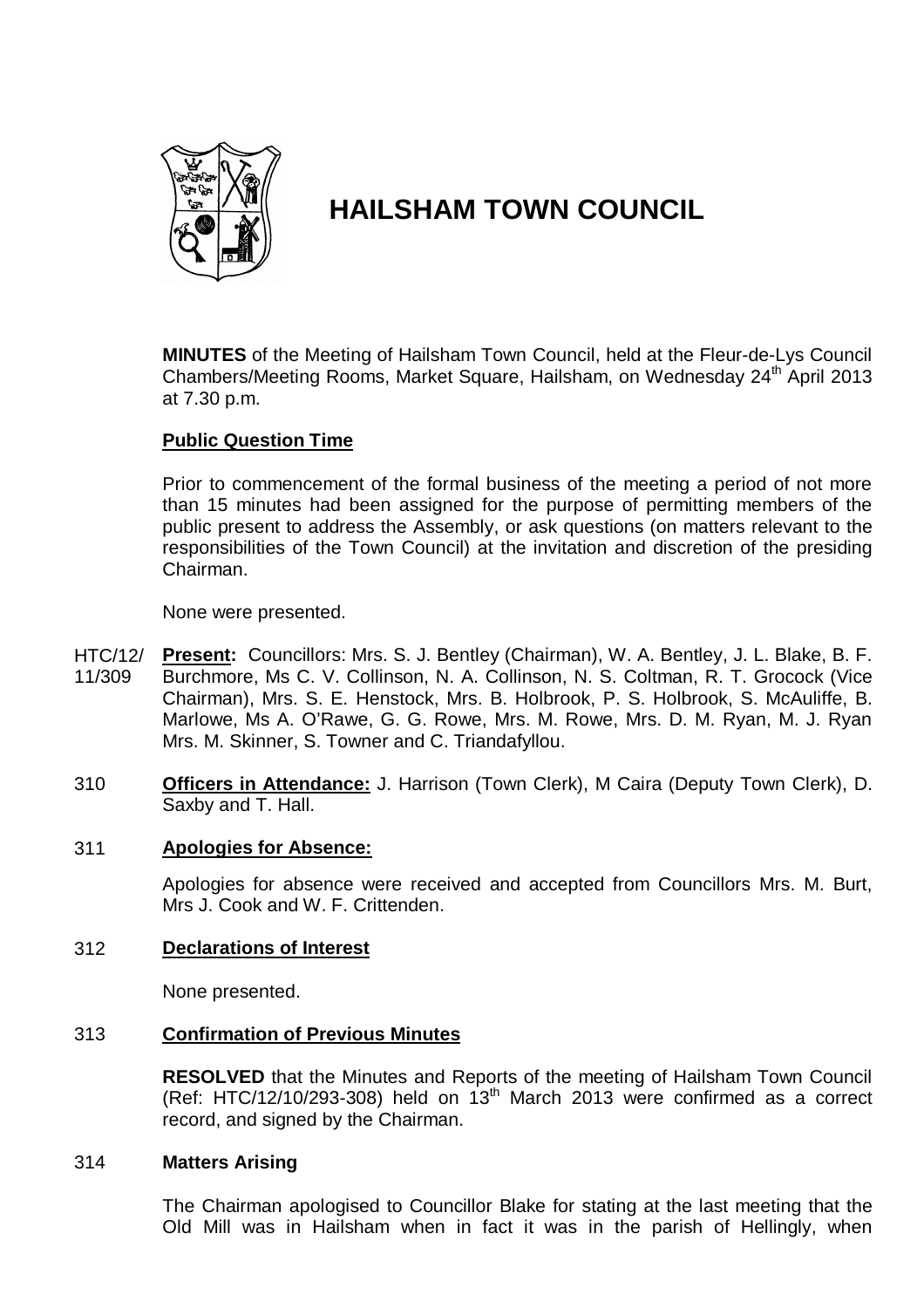discussing the police report.

She confirmed that the Town Clerk had written to the Head of Building Control at Wealden District Council about the PCSO's report on the Old Mill.

# **Committee and Panel Reports**

- 315 **RESOLVED**, after consideration in accordance with Standing Order 18(e), to receive the following reports of Committees, to approve and adopt the recommendations contained therein and the actions taken as reported therein.
	- **F.** Planning and Development Committee (12<sup>th</sup> March and 2<sup>nd</sup> April 2013)
	- **G.** Hailsham in Bloom Committee (27<sup>th</sup> March and 17<sup>th</sup> April 2013)
	- **H.** Business Development Committee (7<sup>th</sup> March and 11<sup>th</sup> April 2013)
	- **I.** Finance and Budget Oversight Committee (10<sup>th</sup> April 2013)
	- **J.** Staff Administration Panel (15<sup>th</sup> April)
- 316 Planning and Development Committee  $-2^{nd}$  April 2013

Minute 274 – Neighbourhood Plan

Councillor M. Ryan stated that the decision on this minute was dependent on agenda item 5 – Neighbourhood Plan.

### **Neighbourhood Plan**

- 317.1 Councillor M Ryan introduced this item and referred members to the report circulated with the agenda and as appendix HTC/12/11/317A. He recommended that Hailsham Town Council does not undertake a neighbourhood plan for Hailsham.
- 317.2

Members who participated in the debate were in agreement with this but some wanted a neighbourhood plan for the town centre.

317.3

**RESOLVED** that Hailsham Town Council will not complete a neighbourhood plan for the whole of the parish but will refer the item to the Business Development Committee to look into completing a business, economy and town centre focussed Neighbourhood Development Plan working with the Planning and Development Committee and Hailsham Forward as appropriate.

# **Land West of Goodwin Close**

- 318.1 Councillor Towner declared a personal interest in this agenda item as he is an acquaintance of the owner of the Park Lane Group.
- 318.2 Members debated the officer's report circulated with the agenda and as Appendix HTC/12/11/318A to these minutes. There was consensus that the offer from the developer for Hailsham Town Council to take on the transfer of a portion of land near Goodwin Close for a commuted sum was not adequate to cover the costs of the management plan as circulated.
- 318.3 **RESOLVED** to reject the offer of the land attached to the development of nine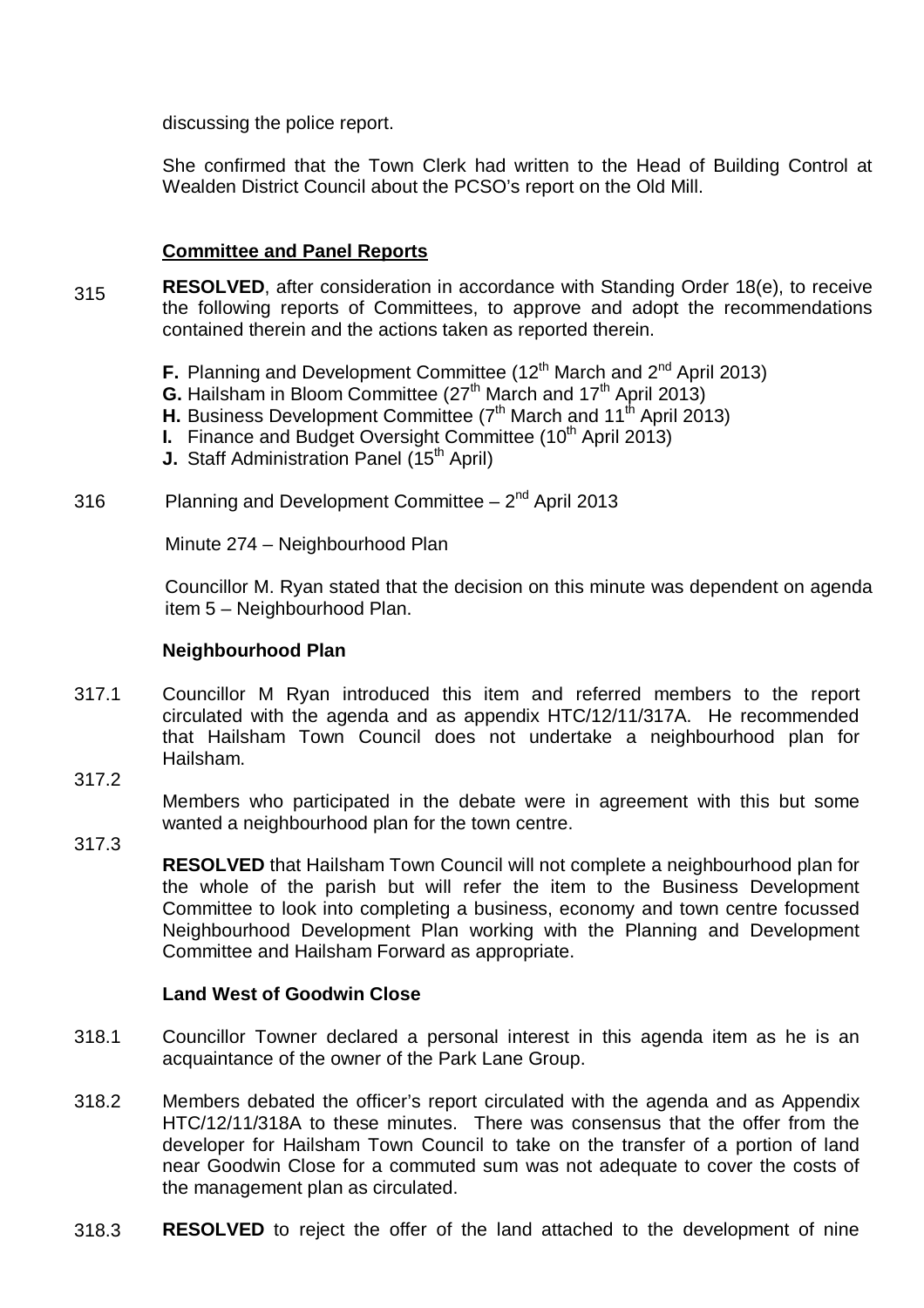houses on land west of Goodwin Close with the commuted sum as offered.

- 318.4 Further discussion ensued in respect of clarification of the Town Council's policy regarding the size of land and amount of commuted sum that it would accept.
- 318.5 **RESOLVED** to adopt a policy whereby Hailsham Town Council does not accept pieces of land less than one acre (therefore 4046.9m2) unless the amount of commuted sum offered is equivalent to that for one acre (£26,084) 0r the piece of land includes an additional facility which would bring significant benefit to the community (e.g. a community facility, community centre, play facility).

### **Festivities and Events**

319.1 The Deputy Town Clerk introduced this agenda item. He referred members to the officer's report and the options contained in it. Much discussion ensued.

#### 319.2 Regular Town Market

This part of the agenda item was deferred to the following agenda item (4 Market Square).

#### 319.3 Summer Fete/Charter Market

**RESOLVED** to support Hailsham Festival of Arts and Culture and provide funding for community based activities within the festival.

#### 319.4 Christmas Event

**RESOLVED** to continue discussions with Hailsham Forward on the organisation of a Christmas event 2013.

# **4 Market Square**

- 320.1 The Town Clerk introduced this item; much discussion ensued.
- 320.2 **RESOLVED** that the Town Clerk provide detailed proposals to the Council meeting following the Annual Meeting for 4 Market Square to be used as business start up/local market venue.

# **Town Council Meetings for 2013-2014**

321.1 The Town Clerk's report as circulated with the agenda and as Appendix HTC/12/11/321A to these minutes was discussed.

#### 322.2 **RESOLVED** that:

a) the meeting day would remain as Wednesday

b) the meetings would be on a bi-monthly basis

c) there would be an additional meeting in January with the single purpose of agreeing the precept, and

d) the Annual Electors' Meeting and Council Annual Meeting would also be an additional date with the two being combined into one meeting in May.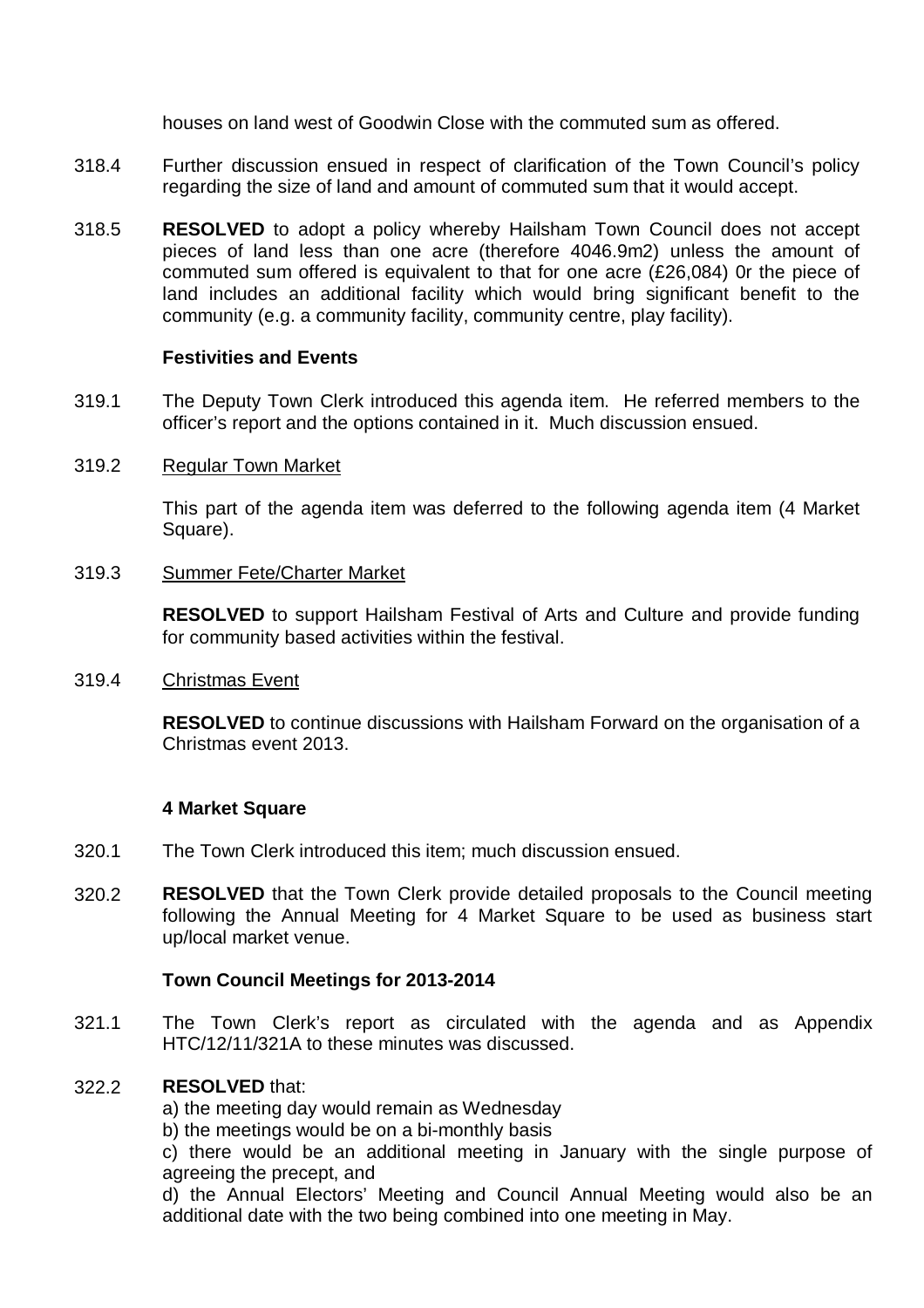Councillor McAuliffe thanked the Town Clerk for his work on this matter.

# **Councillors' Questions/Information Forum**

#### 323 Eastbourne District General Hospital

Councillor G. Rowe said that he had been made aware of a rumour that the trauma unit at Eastbourne District General Hospital would be closed. He asked if members were aware of the view of Charles Hendry MP on the provision of services at the hospital.

#### 324 New Telephone System

Councillor N. Collinson enquired about the new telephone system that had been installed in the Council offices. He was informed that staff were pleased with it.

#### 325 Speed Watch

Councillor N. Collinson asked for volunteers for the community speed watch.

#### 326 Hailsham Forward

The Deputy Town Clerk informed the meeting that the Hailsham Forward pop-up shop in Vicarage Field was open on Thursday to Saturday until the middle of May and asked members to visit.

There being no other business, the meeting closed at 9.18pm.

Global/Minutes and Agendas/DS/ HTC Minutes 24<sup>th</sup> April 2013

**CHAIRMAN**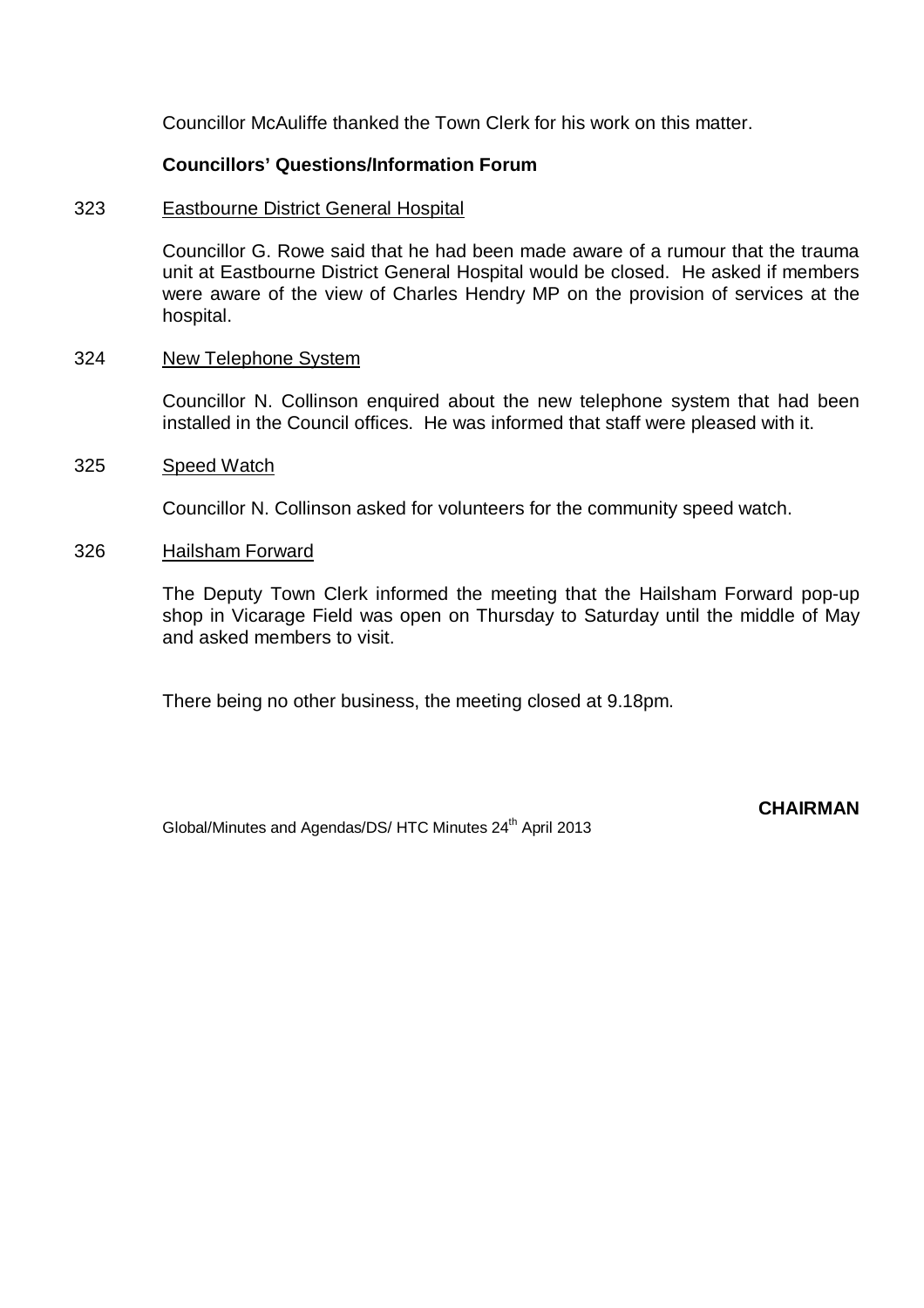| COMMITTEE:              | Hailsham Town Council                                                                                   |
|-------------------------|---------------------------------------------------------------------------------------------------------|
| DATE:                   | 24th April 2013                                                                                         |
| REPORT BY:              | Karen Moralee and Councillor Michael Ryan on behalf of the<br><b>Planning and Development Committee</b> |
| PURPOSE:                | To consider whether to undertake a neighbourhood plan<br>for Hailsham                                   |
| <b>RECOMMENDATIONS:</b> | To propose that the Town Council does not undertake a<br>neighbourhood plan for Hailsham                |

#### BACKGROUND:

The planning system has undergone significant reform recently and the Localism Act in 2011 introduced a new concept called "neighbourhood planning."

A neighbourhood plan will allow communities some freedom to make some decisions in relation to developments. The aim of a neighbourhood plan is to give a greater say in certain aspects of development. Some examples would be allowing communities to have an input in the design and size of dwellings proposed in a new development, although local evidence would need to back up any requests on design and not conflict with the Local Plan (Core Strategy/Strategic Sites).

A neighbourhood plan would also give the Council a community Infrastructure Levy (CIL) of 25%. CIL is a new locally set charge proposed by the Government to fund infrastructure and is in part replacing the Section 106 agreements. Without a neighbourhood plan in place the Council will be entitled to 15% CIL. There is a cap of £100 per council tax eligible dwelling on the 15% CIL but no cap with the 25% CIL. Either way, both CIL amounts are paid directly to the Town Council.

Allocation of CIL money is determined by Wealden District Council. The CIL money is pooled centrally to be spent on District wide priorities. These priorities are then published on what is known as the Regulation 123 list and determine what the CIL will be spent on. (The 15% or 25% however is top sliced and would come directly to the Town Council).

To receive the 25% CIL from a development, a neighbourhood plan must be in place at the time that the first planning permission (outline) is granted. Wealden District Council has advised that a Neighbourhood Plan may take 18 months to 2 years to put in place. Therefore to receive the 25% CIL contributions from any of the developments in the 1,300 houses agreed in the Core Strategy, a Neighbourhood plan would have needed to be in place before any outline planning permission was granted for these sites. A planning application has recently been submitted for the North Hailsham site.

A neighbourhood plan must be in line with the Local Core Strategy and National Planning Policy and it cannot reduce the amount of development allocated for an area. It can however allocate more development although does not need to include any provision for additional housing. It must also be in general conformity with strategic policies in the Core Strategy. A neighbourhood plan can be very simple or complicated – that is the choice of the Council. There are some formal procedures that need to be undertaken in order to have the Neighbourhood Plan adopted but

there is no set 'size' or 'complexity' for the plan itself. It could for example contain a single policy as long as it conformed to the test of 'soundness'.

The stages involved in producing a plan are: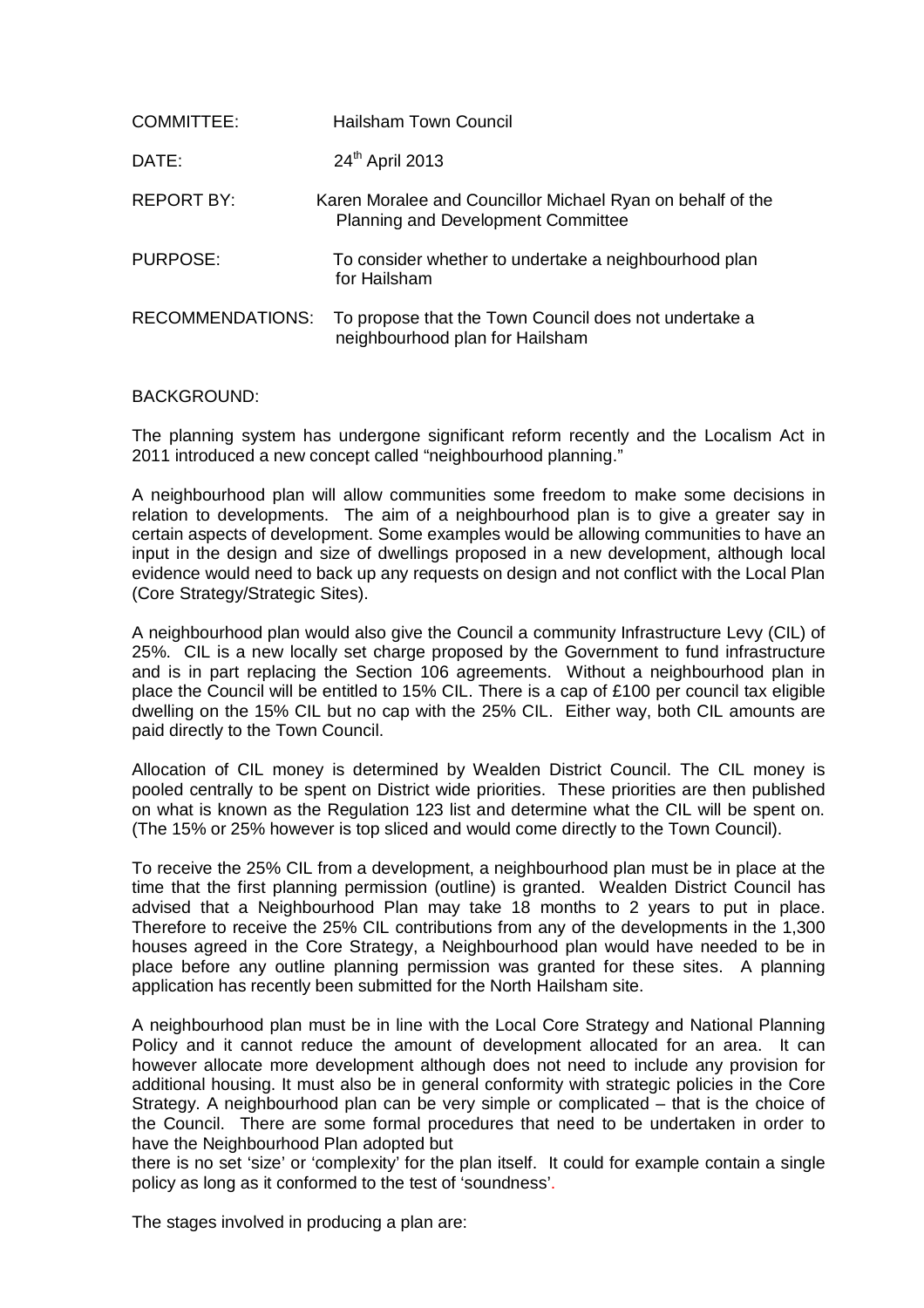- The neighbourhood area for the plan is defined, aided by Wealden District Council
- The content of the plan is prepared with the support of Wealden District Council who will advise whether the plan is in line with the Local Plan
- An independent examiner checks the plan to see that it meets the current basic standards to go through an examination. The examination report may contain requirements for modifications in the plan
- A public consultation takes place and takes a minimum of 6 weeks. The consultation needs to have involved a large section of the community so various groups would need to be approached.
- A referendum is organised and the community will have the final say as to whether they are in favour of a plan or not. If the majority of those who vote are in favour of the plan then it comes into force
- When a neighbourhood plan is approved it becomes a statutory document. Wealden District Council are still the decision maker but are obliged by law to take the plan into account when considering development in the neighbourhood

Councils can work with other Councils in writing a plan and if the Town Council agreed to undertake a plan Hellingly Council could be approached to see if they are willing to write a joint plan and contribute to the costs.

### **Council resolution – February 2012**

The issue of the Hailsham Plan/Master Plan was considered at the meeting of Hailsham Town Council 15<sup>th</sup> February 2012. During which it was resolved:

*(Minute Ref. HTC 11/9/318.3) RESOLVED to delegate the formation of the Hailsham Plan to the Planning and Development Committee, and the Committee to consider the involvement of Hellingly Parish Council in the formation of the Hailsham Plan.* 

This resolution was passed before the specific details of Neighbourhood Plans, what they encompass, their processes and implications, had become known. The announcement regarding the specifics of the 'meaningful proportion' of the CIL and it's direct link to having an Neighbourhood Plan in place was made by the Government on  $9<sup>th</sup>$  January this year. The issue and the need for council to decide whether it wishes to proceed with a Neighbourhood Plan has therefore become more focussed.

#### FINANCIAL IMPLICATIONS:

Below are examples of the differences in CIL payments for 15% and 25%

### **Without a Neighbourhood Plan**

#### **CIL payment of 15% with a cap of £100/Council Tax eligible dwelling on a development of 1,000 houses**

- A development comprises 1,000 properties
- The volume of affordable housing within the development is 35% (average WDC figure)
- Therefore there are 650 houses that the developer must pay CIL to WDC in order to build. A 90m2 per dwelling (average m2 for new builds) at a CIL rate of £110/m2
- The CIL given to WDC by the developer is therefore  $650*(110*90) = £6,435,000$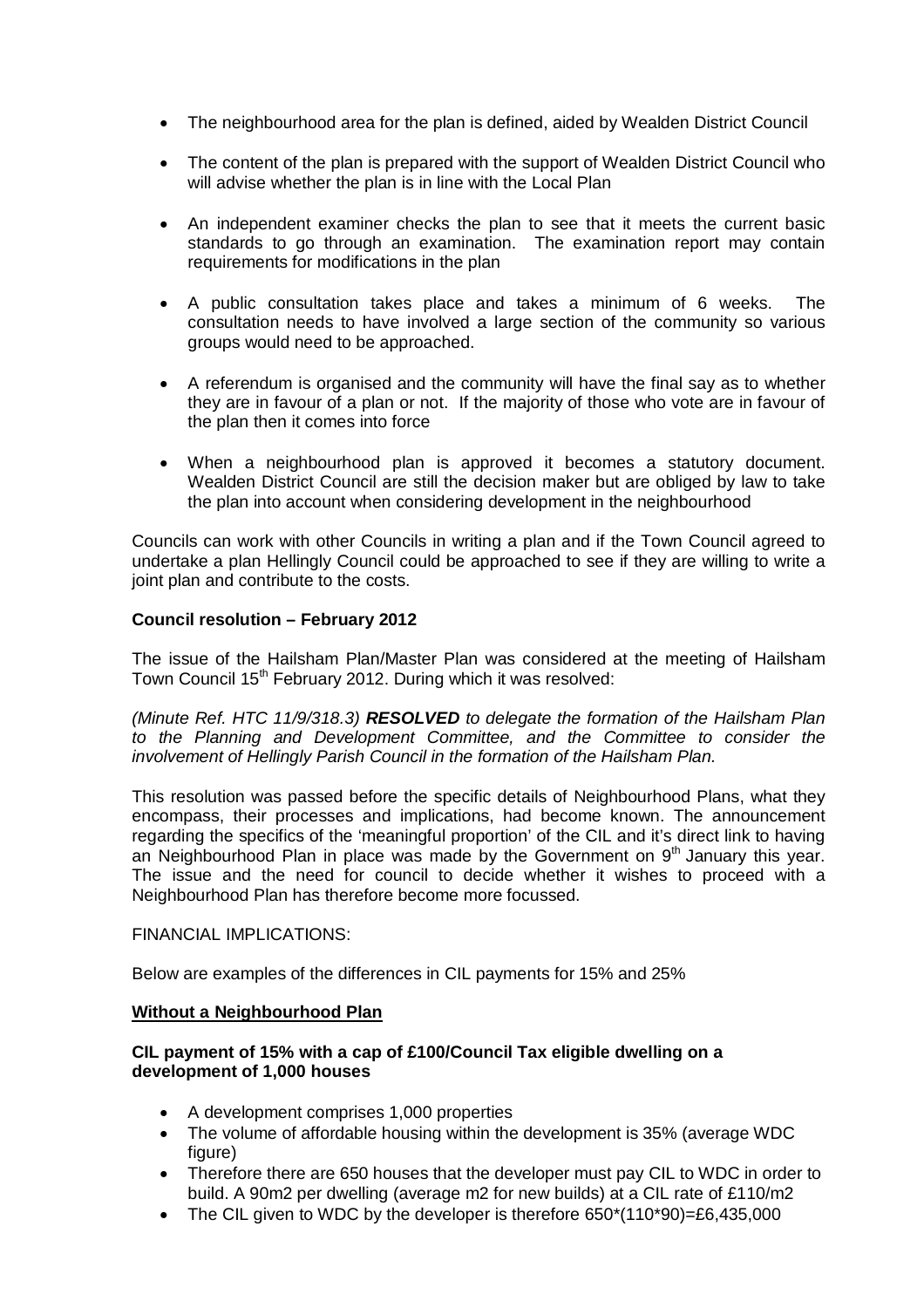Without an NP, HTC would receive 15% of this i.e. £962,250 *BUT*, because there is a cap of £100 per Council Tax eligible dwelling that already exist in Hailsham, (approx 7,500 according to Office of National Statistics data) the actual amount given to HTC is 100\*7,500 = **£750,000** 

#### **With a Neighbourhood Plan**

#### **CIL payment of 25% - no cap**

- A development comprises 1,000 properties
- The volume of affordable housing within the development is 35% (average WDC figure)
- Therefore there are 650 houses that the developer must pay CIL to WDC in order to build. A 90m2 per dwelling (average m2 for new builds) at a CIL rate of £110/m2
- The CIL given to WDC by the developer is therefore 650\*(110\*90)=£6,435,000
- With an NP, HTC would receive 25% of this i.e. **£1,608,750**

The Town Council has £19,500 set aside to undertake a "Town Plan". To undertake a plan, the Council would have to employ a consultant from an experienced company such as Action In Rural Sussex to write the plan.

The exact cost for a plan is unclear at the moment however Action In Rural Sussex has advised that Herstmonceux Parish Council has recently submitted a plan and the cost of this was £25,000, and that therefore for a Town the size of Hailsham, with more complex issues the cost would be higher than this.

There is a grant of **up to** £7,000 available from the Government per neighbourhood area.

Once a neighbourhood area is designated, Wealden District Council can also apply for £5,000 from the Government on the Town Councils behalf. After that there is further additional funding of £20,000 once the plan a) gets to the examination stage and b) is adopted. David Philips from Wealden District Council has advised that at the moment the District Council has agreed to pass the initial £5,000 directly to Town and Parish Councils but with the latter stages of the neighbourhood plan process they will be using some of the other funding (£20,000) to cover the costs of holding the examinations and the hosting and arranging of the referendum.

### CONCLUSION:

To receive the 25% CIL from a development, a neighbourhood plan must be in place at the time that the first planning permission (outline) is granted. One main benefit from having a neighbourhood plan would be to collect the 25% CIL from the 1,300 developments proposed in the Core Strategy in Hailsham. However a planning application has already been submitted for the North Hailsham site and it is likely a planning application will shortly be submitted for the East Hailsham site.

Without a plan, the Council will still receive 15% of CIL payments for any new development, but at a cap of £100 per council tax eligible dwelling.

Wealden District Council needs to fund infrastructure improvements from the CIL they receive from developers. If they give the Council 25% of that sum, they may argue that they need top-up payments or contributions from the Council to fund critical needs of the town. However, this does mean that additional CIL monies can be directed solely toward Hailsham as the Council would hold the funds and be in a position to contribute as it sees fit. This could include almost anything as CIL income can be spent on 'measures that mitigate the effects of a development' which is very broad brush terminology.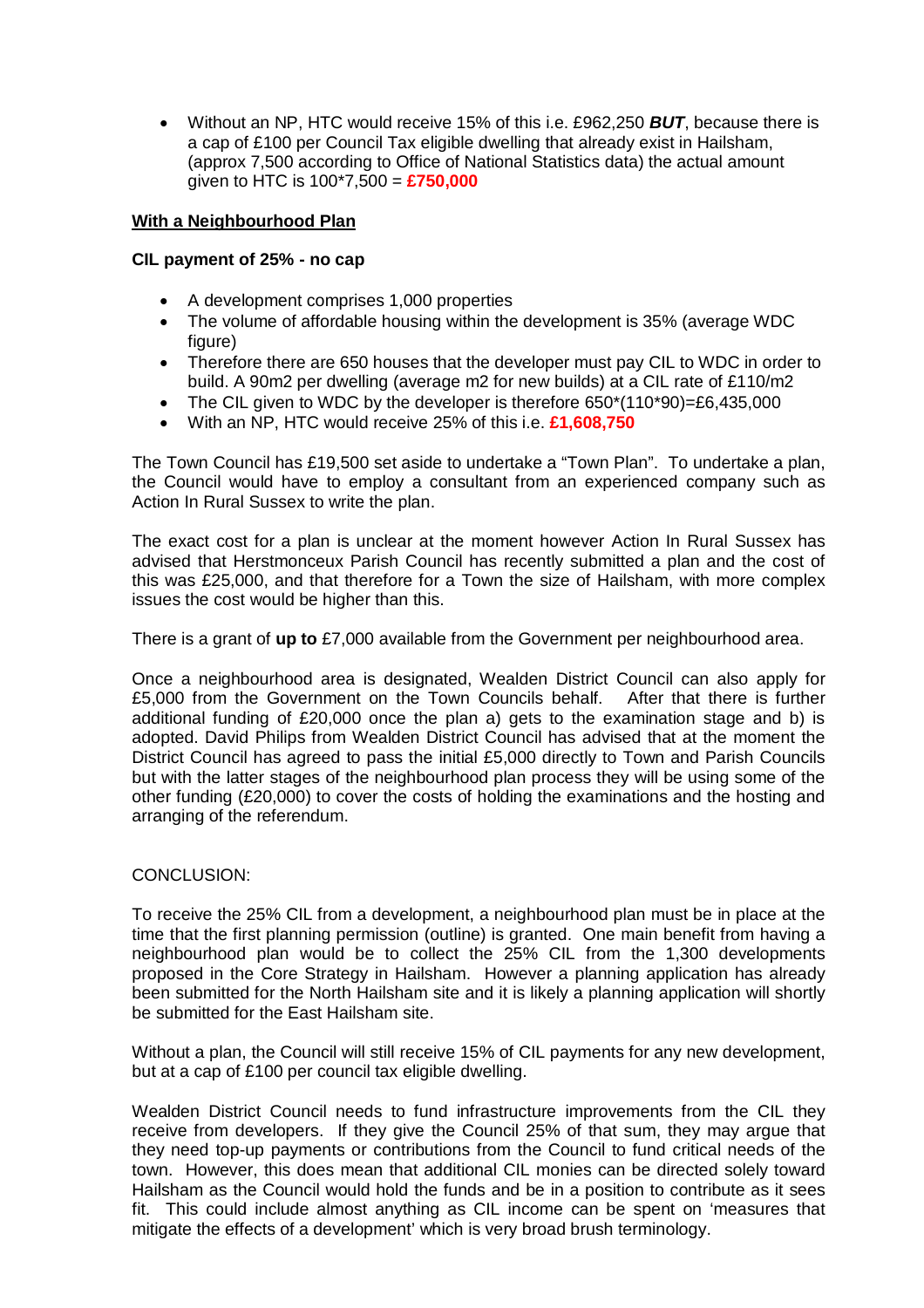It is worth bearing in mind that an approved neighbourhood plan is a strategic document which Wealden District Council would have to adhere to in relation to the infrastructure improvements identified for the Town in the plan.

It is also important to remember that to be adopted; a neighbourhood plan must be in line with National Planning Policy and not conflict with the strategic policies of the Wealden Core Strategy Local Plan and any requests on the design/size of buildings/number of bedrooms must comply with strategic sites local plan and be backed up by local evidence.

Members must determine whether the time and cost of a neighbourhood plan justify the rewards.

Further information in respect of this report can be obtained from Karen Moralee. Tel: 01323 445 738, Email: karen.moralee@hailsham-tc.gov.uk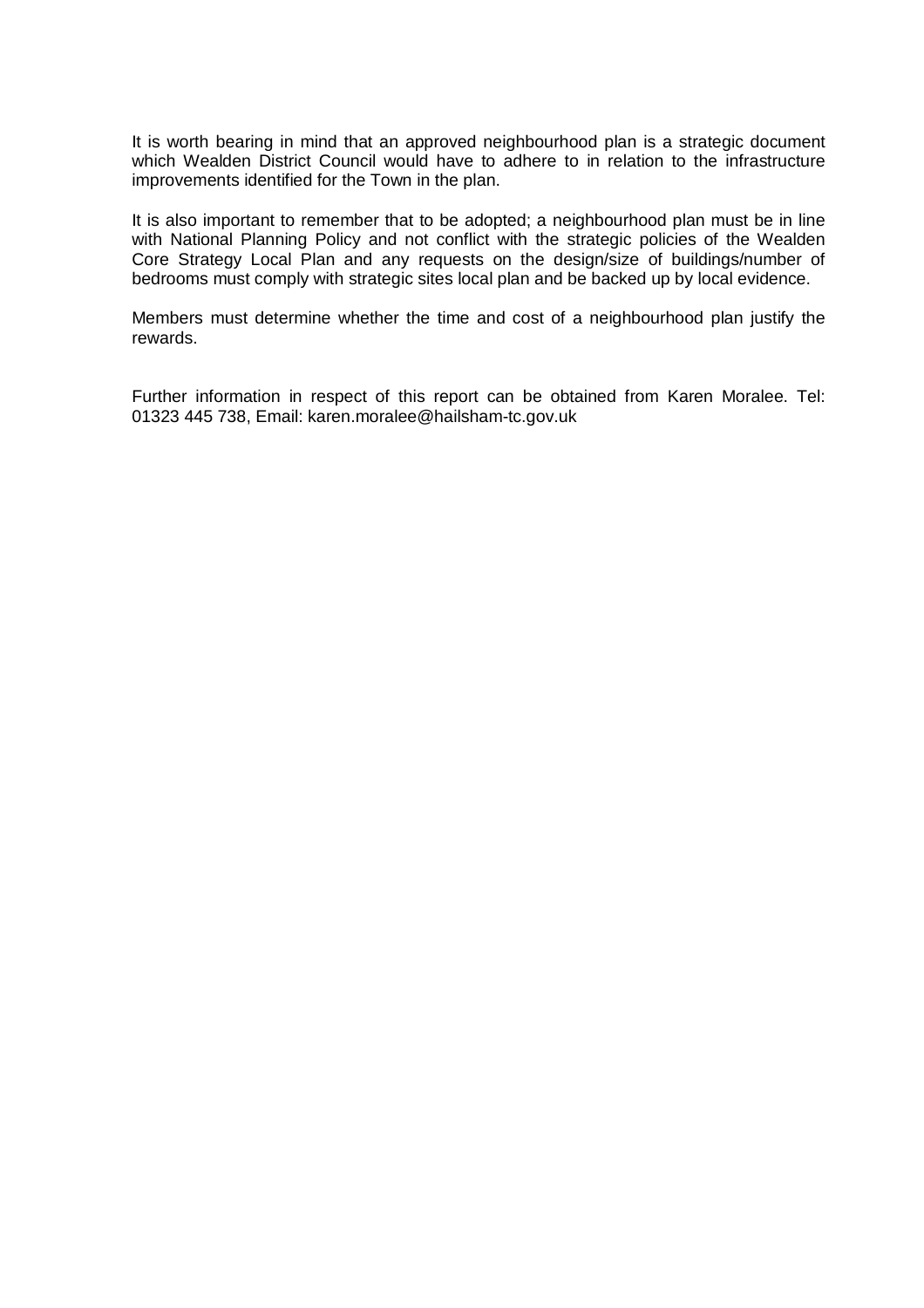| <b>Report to:</b> | <b>Hailsham Town Council</b>                |
|-------------------|---------------------------------------------|
| Date:             | 24th April 2013                             |
| By:               | <b>John Harrison, Town Clerk</b>            |
|                   | Title of report: LAND WEST OF GOODWIN CLOSE |

#### **1. PURPOSE:**

To consider a request to take on the transfer of a portion of land attached to a development of nine houses and consider the council's policy considering land transfer and commuted sums

#### **2. BACKGROUND.**

The Town Clerk has received the offer of a piece of land coming with a nine house development on Land West of Goodwin Close that has planning permission from development company "The Park Lane Group" (Planning Application No. WD/2012/1586/F)

The land is that shaded in yellow in the plan below.

The Planning Permission for the development was granted subject to a Planning obligation that has been entered into between The Park Lane Group and Wealden District Council.

The developers are therefore legally bound to offer us this land, and have offered the commuted sum of £2258.35 (based on £9.61 per m2 with this tract of land being 235m2). This is amount is set by the Planning Authority's Planning Obligations.

A Management Plan for the land has also been drafted and is also attached as an appendix to this report.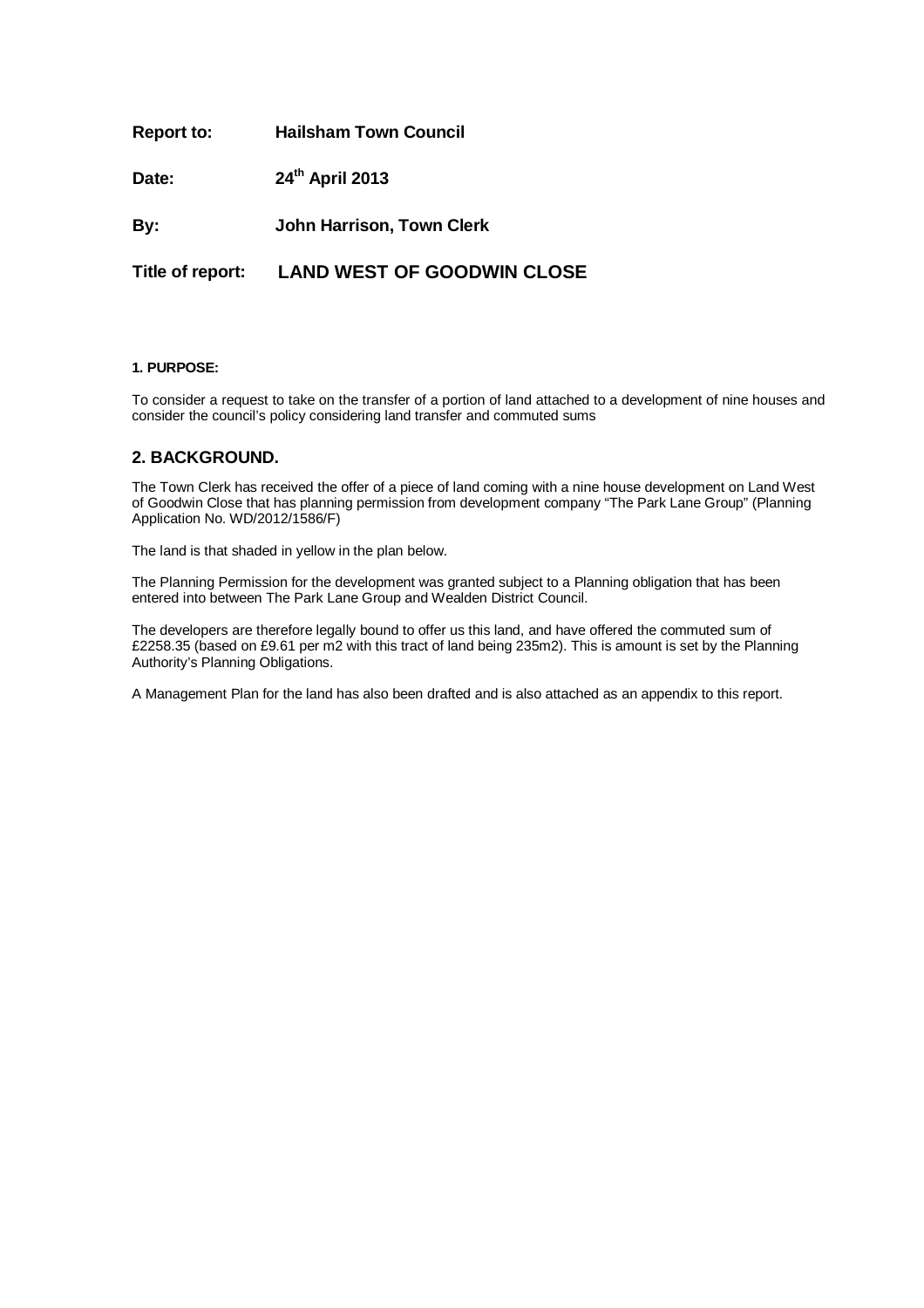

#### **3. FINANCIAL CONSIDERATIONS**

Previous policy (set in 2007) has been to accept no less than £26,084 for any piece of land (the commuted sum for an acre of land, which is 4046.86m2) whether the land offered is an acre or less.

This is far more than the developers offer for this piece of land, although their figure works out at £9.61 per m2 than the £26,084 does (which equates to £6.45 per m2).

#### **4. CONCLUSION.**

**Council is asked to consider:**

**(i) Whether to take on this piece of land as requested, for the commuted sum of £2,258.35**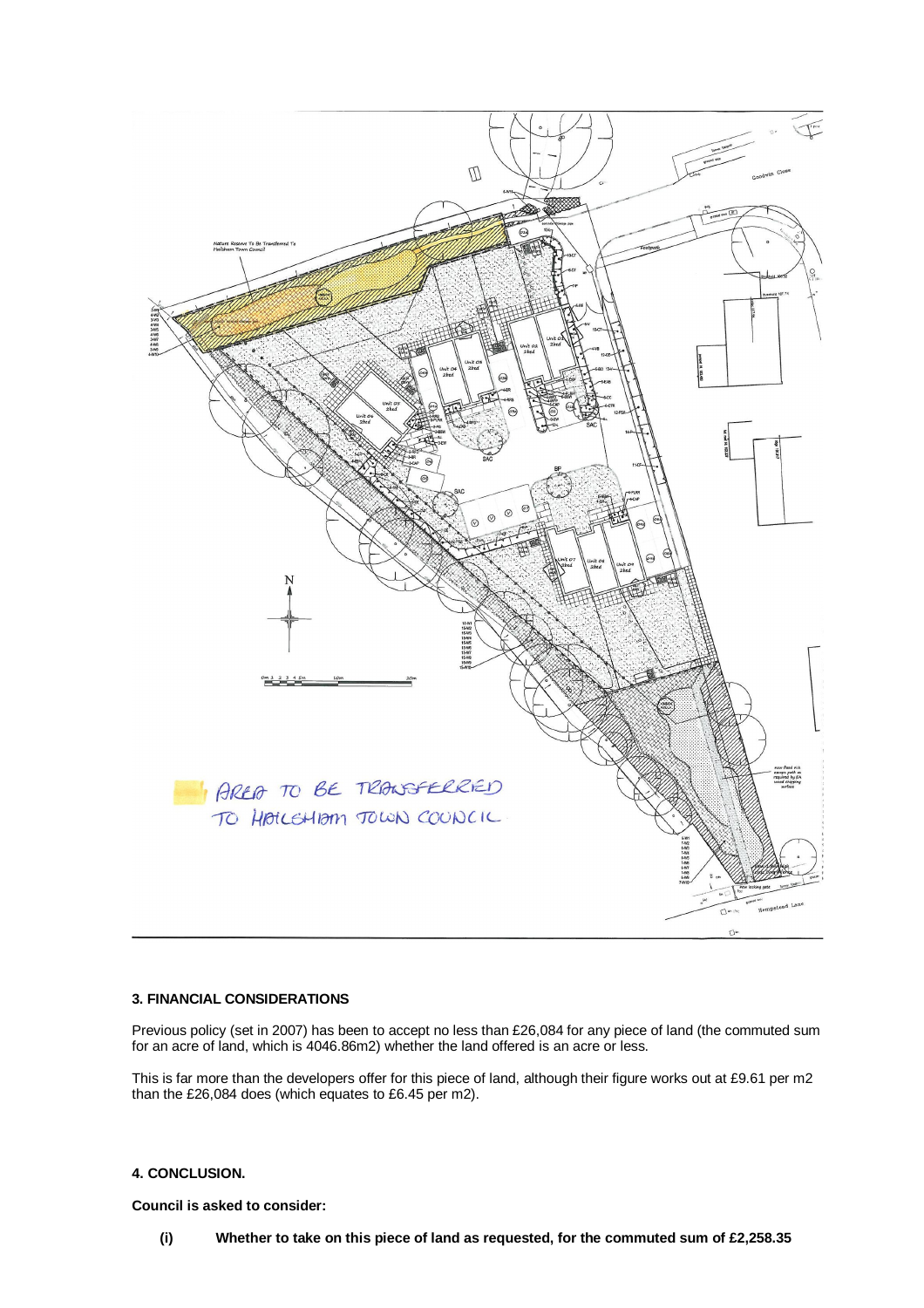#### **(ii) An update to the current policy regarding what sizes of land council will consider taking on under development Planning Obligations and with what levels of commuted sum**

For example, council may decide to formally adopt a policy of:

- Not taking on any land less than 75% of an acre (which equals 3035.23 m2)
- For a minimum of the commuted sum for a whole acre  $(E26,084)$
- Unless the land is offered with an additional facility which would bring significant benefit to the community (a community facility, community centre, Play Space etc).

The adoption of such a policy would enable the Officer Team to respond to requests outside of the policy immediately.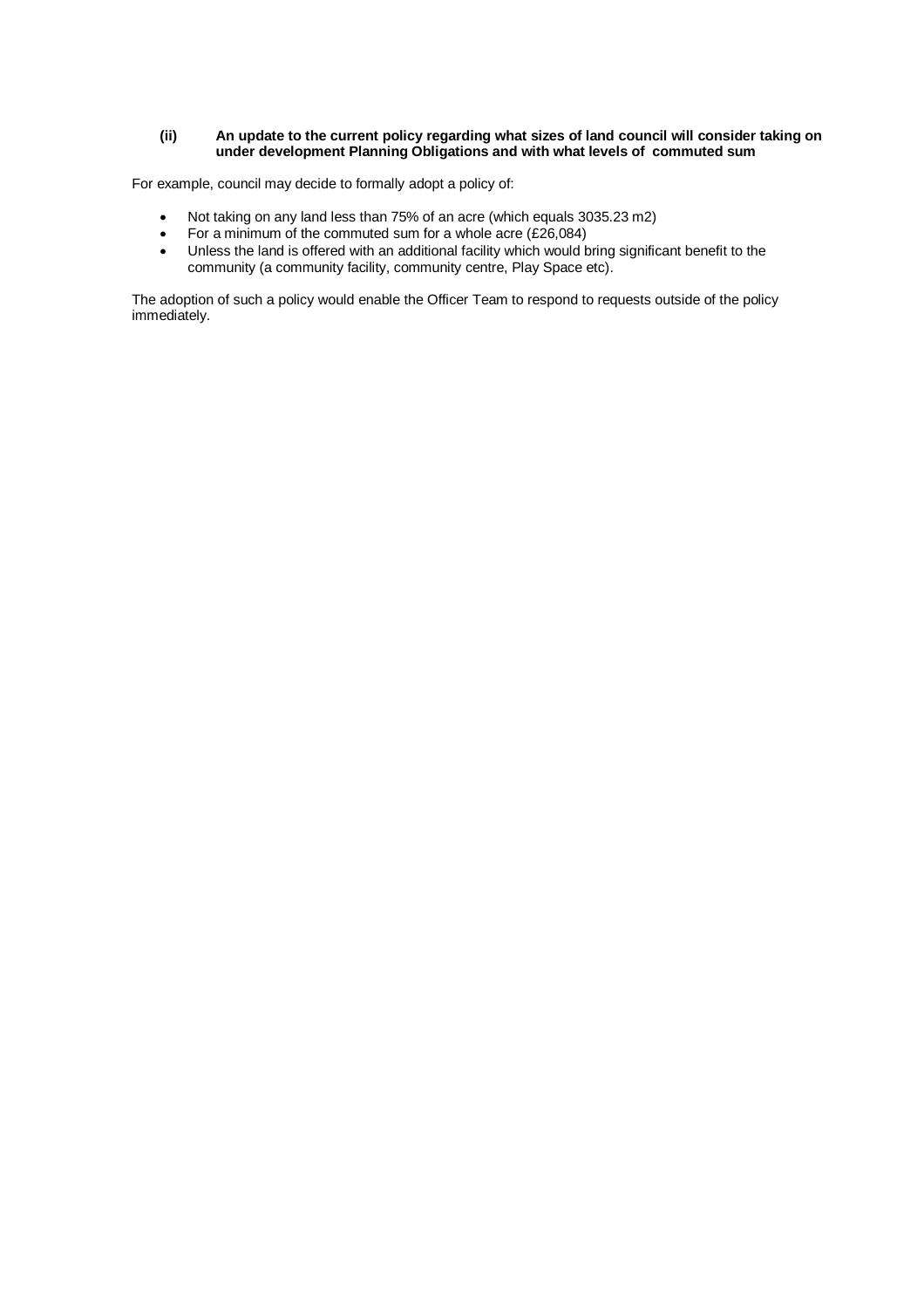**Report to: Hailsham Town Council**

**Date: 24th April 2013**

**By: Mickey Caira, Deputy Town Clerk & Business Enterprise Manager**

**Title of report: Festivities and Events**

#### **1. PURPOSE:**

To consider the current position of Festivities and Events in Hailsham Town Council since the last report submitted in February 2013, and what possible options the Council wishes to pursue taking into account the up to date position.

#### **2. BACKGROUND.**

#### **The current position**

The Council considered a report of the Town Clerk in February 2013 and resolved that:

a) Hailsham Forward be asked to assume responsibility for the regular market and reporting to the Business Development Committee and full council.

b) Hailsham Town Council to maintain responsibility for the summer fete.

c) defer a decision on responsibility for longer term festivity events and enter into talks with Hailsham Forward/ the Hailsham and District Chamber of Commerce on the future of the Christmas market, and liaise with HTC festivities group

d) Councillor S. McAuliffe to maintain responsibility for the Christmas lights with future plans being relayed to the Council and the HTC festivities group.

Since this meeting officers of the Council have started to take the above decisions forward but have encountered issues that need referring back to the Council. The Business Development Committee on 11<sup>th</sup> April 2013 resolved to recommend that a report is submitted to the next Council meeting seeking a way forward for the organisation of events for the forthcoming year, in response to debating the current position on the organisation of the events.

#### Regular Town Market:

The Council's outline proposal for the regular town market is for it to be held ion Vicarage Field, once a month with an emphasis on a quality market selling local produce. The owners of Vicarage Field have agreed to this subject to the market being managed "professionally" Hailsham Forward has agreed to take this on as one of its short term objectives, but to date has not found a professional market manager to run the market. As there is limited space for stalls on Vicarage Field professional market companies do not consider it commercially viable. Hailsham Forward will continue to pursue this to try and engage a professional market manager.

Options for establishing a regular town market:

- a) Allow more time for Hailsham Forward to try and source a professional market manager.
- b) Support Hailsham Forward in sourcing a professional market manager, providing funding from the Council's revitalisation budget, if required, to help establish a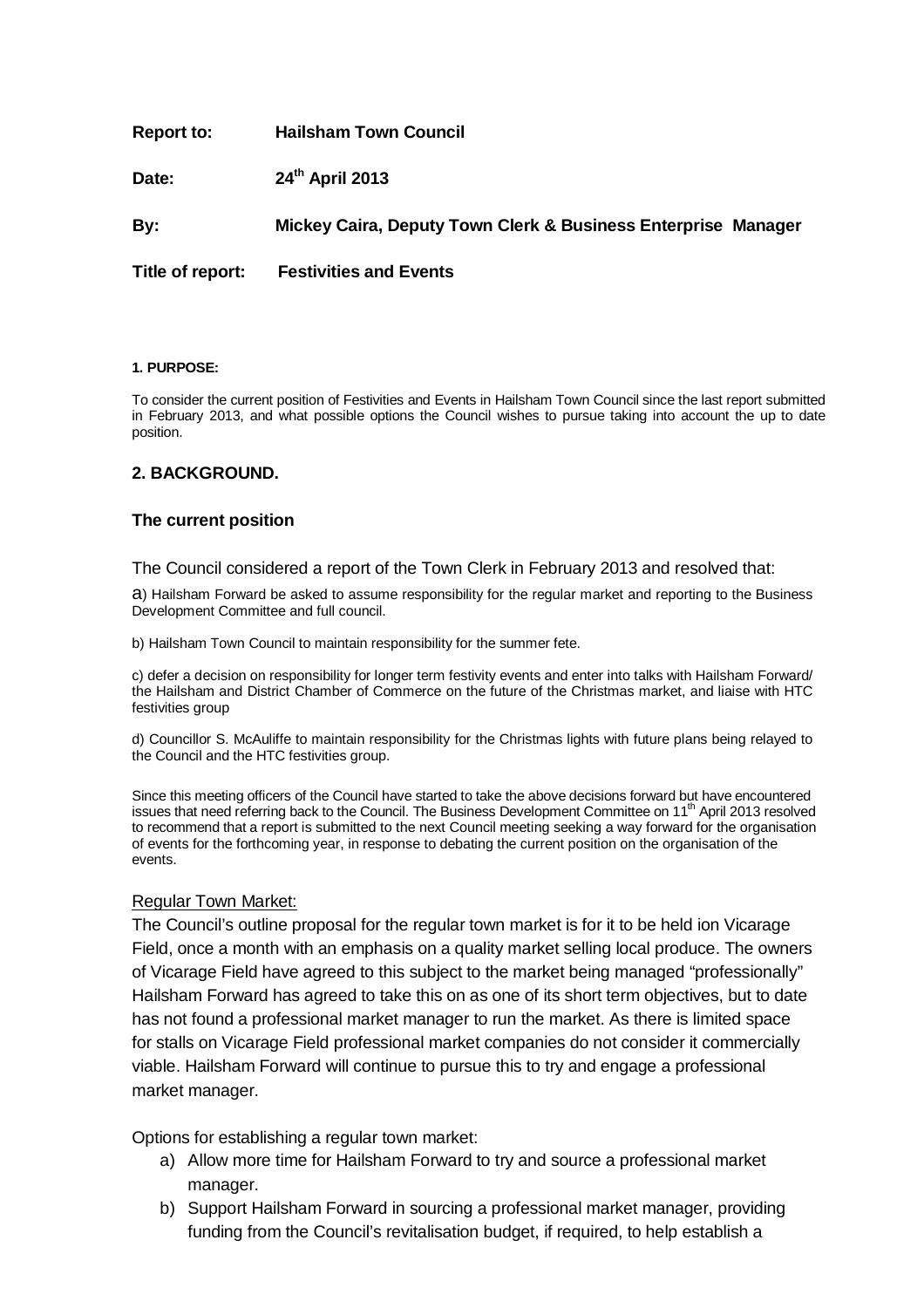commercially viable market over a period of time.

c) Hailsham Town Council manages the market itself (subject to the agreement of the owners of Vicarage Field). This will require the Council to either redeploy officer resources and responsibilities to free up the time to manage a market or allocate the budget to employ a dedicated market manager.

# Summer Fete/Event:

For a number of months the informal events committee has been negotiating with Hailsham Cricket Club to use Western Road Recreation Ground on a Saturday for a summer fete. The Cricket Club have been unable to free up a Saturday without compromising their league conditions and a Sunday has been put forward. The committee have considered that a Sunday is not viable with the unavailability of volunteers to organise and manage the proposed event.

Options for organising a summer event for 2013:

- a) The Council organises and funds a summer market event (Charter Market) itself in the town centre.
- b) The Council works in partnership with Hailsham Forward to organise a summer event, providing funding from its allocated budget.
- c) The Council organises an event to tie into the Hailsham Festival of Arts and Culture in September 2013, providing funding from its allocated budget.
- d) The Council considers doing nothing for this summer, saving the budget allocated for the event.

Note: plans are already underway for a summer fete in 2014 and Hailsham Cricket Club have been approached to try and secure a date before their league commitments are made for a suitable date on a Saturday.

# Christmas Market 2013:

The responsibility for the organisation of a Christmas event/market has not been established and there appears to be some confusion on who will take the responsibility and how it will be resourced. Hailsham Forward has confirmed that it would like to organise the event, on its own or in partnership with the Council and Chamber of Commerce. The Council resolved in February to enter into talks with Hailsham Forward with a view to establishing the responsibility and funding of a Christmas event, the discussion at the Council meeting included the condition that Hailsham Forward were required to have set up a successful regular town market before the Council would consider providing funding for the event. As stated above Hailsham Forward have not been able to establish a regular town market to date and will not be able to do so in the near future. Hailsham Forward will therefore not be able to meet this condition and the Council needs to consider how it wants to take this forward.

Options for organising a Christmas event for 2013:

- a) The Council organises and funds a Christmas market event itself in the town centre.
- b) The Council works in partnership with Hailsham Forward to organise a Christmas event, providing funding from its allocated budget
- c) The Council considers doing nothing for this summer, saving the budget allocated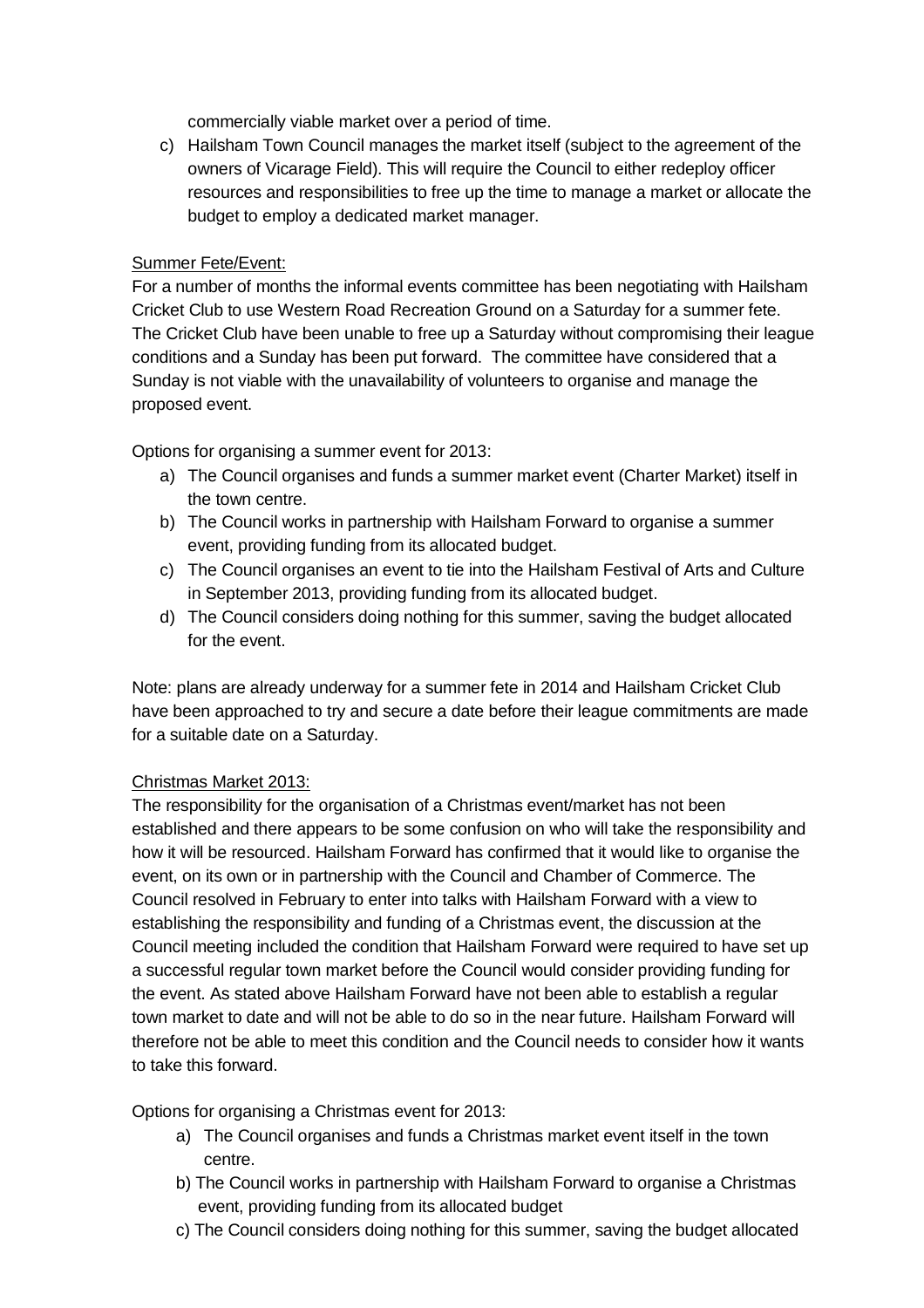for the event.

Longer Term management of Hailsham Festivities and Events:

The Council may wish to consider the longer term management and funding of festivities and events beyond 2013 at this stage; this will help in the planning of events and avoid the uncertainty that currently exits.

# **3. FINANCIAL IMPLICATIONS**

# **Budgets for Festivities and Events**

# **For 2013-14**

£4000 has been allocated to the Charter Market £5000 has been allocated to the Christmas Market £3000 will be brought forward from 2012/2013 budget Therefore totalling £12,000

**4. CONCLUSION.**

**1. Council is asked to consider whether it wished to continue to fund festivities and events for the current municipal year.**

**2. If council does wish to continue funding events, is asked to consider which of the options for their planning and delivery (as above), or combination of them, is most desirable.**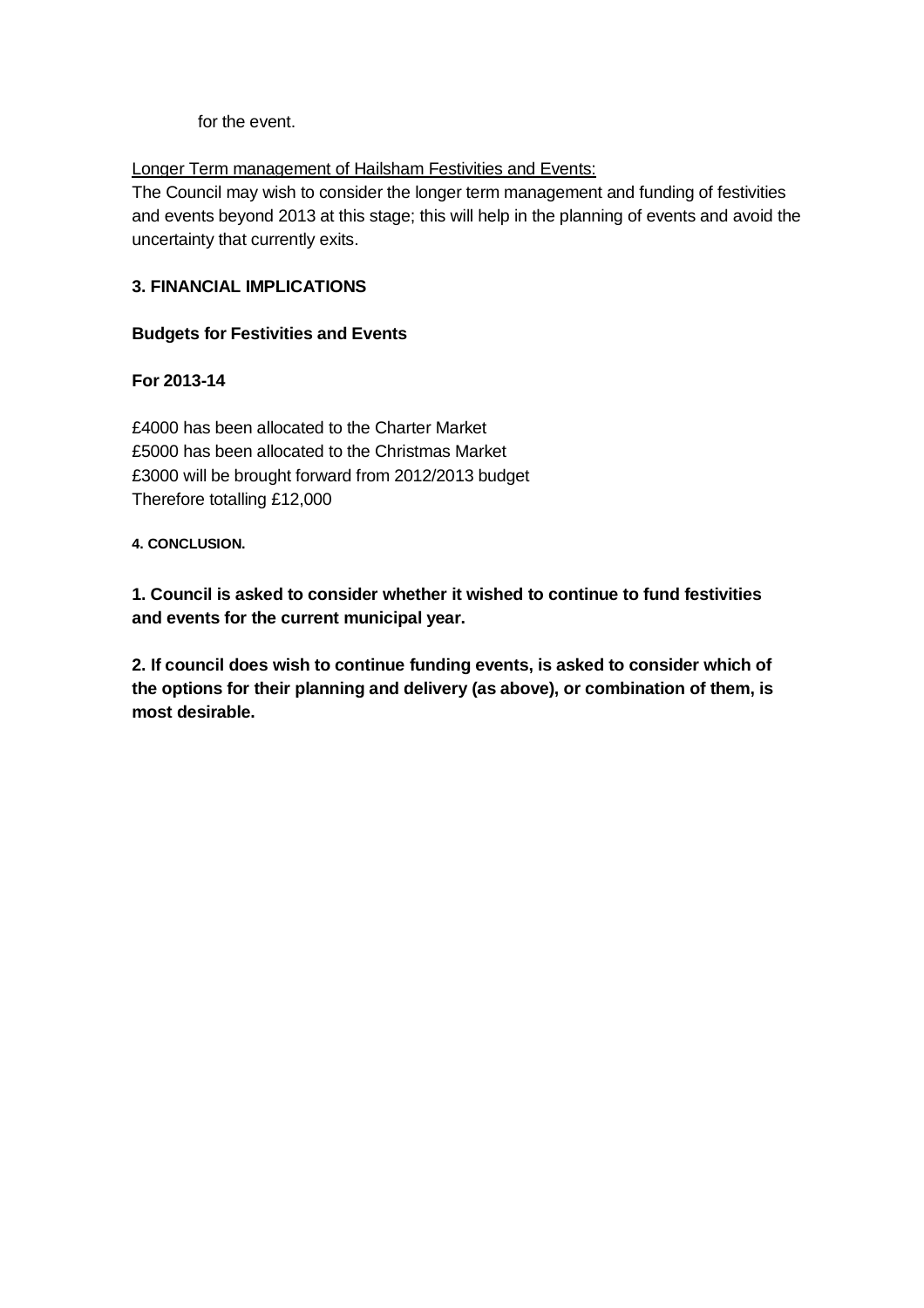| <b>Report to:</b> | <b>Hailsham Town Council</b>     |
|-------------------|----------------------------------|
| Date:             | 24th April 2013                  |
| By:               | <b>John Harrison, Town Clerk</b> |
| Title of report:  | 4 Market Square                  |

#### **1. PURPOSE:**

To consider a request to rent the vacant premise on 4 Market Square and other potential options for the property.

### **2. BACKGROUND.**

Cross Roads Care gave notice to Hailsham Town Council to terminate the tenancy of the premises at 4 Market Square in November 2011. This termination was effective from February 2012.

An inspection by HTC staff has shown the property to be in a generally good state of repair. Under the terms of their tenancy agreement, Cross Roads Care were required to repaint the interior of the building. This work, including replastering as now been undertaken by the HTC Works Team.

The property consists of a large ground floor open space, with a small kitchen and toilet at the rear, and open plan second floor accessible by an open staircase. A functioning Air-conditioning unit has been left by Cross Roads Care on the ground floor There is also a good sized basement.

A few local companies have over the past year shown some interest in the building but have either not made definite offers for the premise or have eventually decided not to pursue leasing the building.

The building has also been kept vacant as a 'fall-back' position for the Hailsham Works project in the event that the leasing of Cortlandt Stable Block did not come to fruition. This lease is currently being drawn up – Hailsham Town Council will be renting that building in the very near future.

The current use classes for the building are Ground Floor – B1 (Business) and the Top Floor – A2 (Financial and Professional Services).

Therefore it may be necessary to apply for 'change of use' permission depending on the ultimate aim for the building.

### **3. FINANCIAL CONSIDERATIONS**

The rateable value for the premise is currently £6000 (20% of that for charities). (Source: Valuation Office website)

The rent we would be looking to achieve for the building would be circa £8500 per year.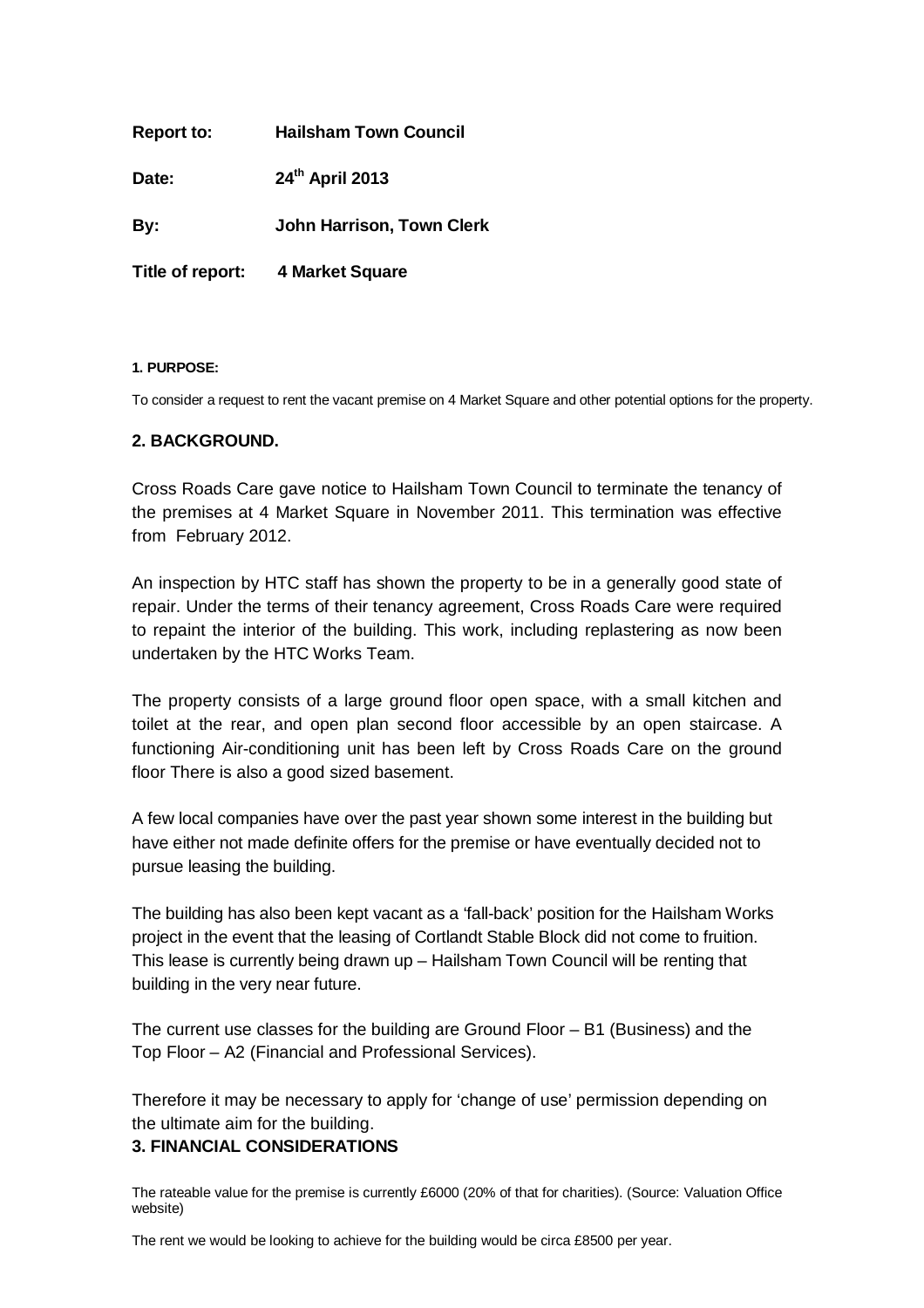The current empty property rates being paid for the premise are £2,826 per year.

#### **4. CONSIDERATIONS.**

Council is therefore asked to consider options for the vacant building at 4 Market Square:

1. The East Sussex Association for the Blind has expressed an interest in renting the building to open as a Charity Shop. As this would be a new venture for them, they have requested that council considers offering the lease for twelve month period in the first instance, with a view to extending if the venture is successful.

2. Computer for Charities have also expressed an interest in using the premise as a shop/'High Street Presence' in order to sell reconditioned computer equipment and possibly also to offer a training programme. However, for funding reasons, Computers for Charities have stated that they will not be in a position to implement this for at least another six months.

3. Council could consider offering the premise for lease via a commercial agent.

4. Council may wish to consider utilising the building for its own purposes and exploring options in more detail. Options for this could include:

(i) Consider offering the property for rent by the hour/ morning and afternoon sessions etc as a community facility for meetings, training, community groups and clubs, commercial enterprises, meetings, small conferences, while also using the building as an extended meeting space itself.

At present there are community facilities/meeting rooms available in Hailsham in:

Union Corner Hall, Fleur De Lys Meeting Room, Summerheath Hall, Whitehouse School Grovelands School, Marshlands Primary School, Hailsham Community College , The Charles Hunt Centre , Hailsham Pavilion , Hailsham East Community Centre, The Maurice Thornton Pavilion.

(ii) Look into the feasibility of using the premise as an expanded Museum Facility – either moving the current museum into the building or opening as an expanded Museum/Heritage facility. The current Museum is open from May to September on Fridays and Saturdays from 10.00-12.30pm and is staffed by volunteers from the Hailsham Historical Society.

(iii) Consider offering the premise as a flexible market stall/pop-up shop where sellers of local produce or local traders etc who might otherwise have had a market stall or be thinking about establishing a shop, sell from the premise on a short-term basis (i.e. one or two months we have a particular seller, next month another etc) – we could offer to rent them the space at a cheap monthly/twice monthly rate and keep it rotating on a regular basis.

(iv) Look into opening the premise as a community café.

Any combination of these uses could also be considered. However Council should bear in mind the resources that will be required to establish any of these options, in terms of officer and staff time to implement as well as continuous input that will be required to manage & co-ordinate.

Council is also asked to consider the costs in terms of rates and potential rent not paid in deciding to use the premise for any of these options.

#### **5. CONCLUSION.**

Council is asked to consider the options for the building and make resolution for the Town Clerk to pursue one of the options above, or another considered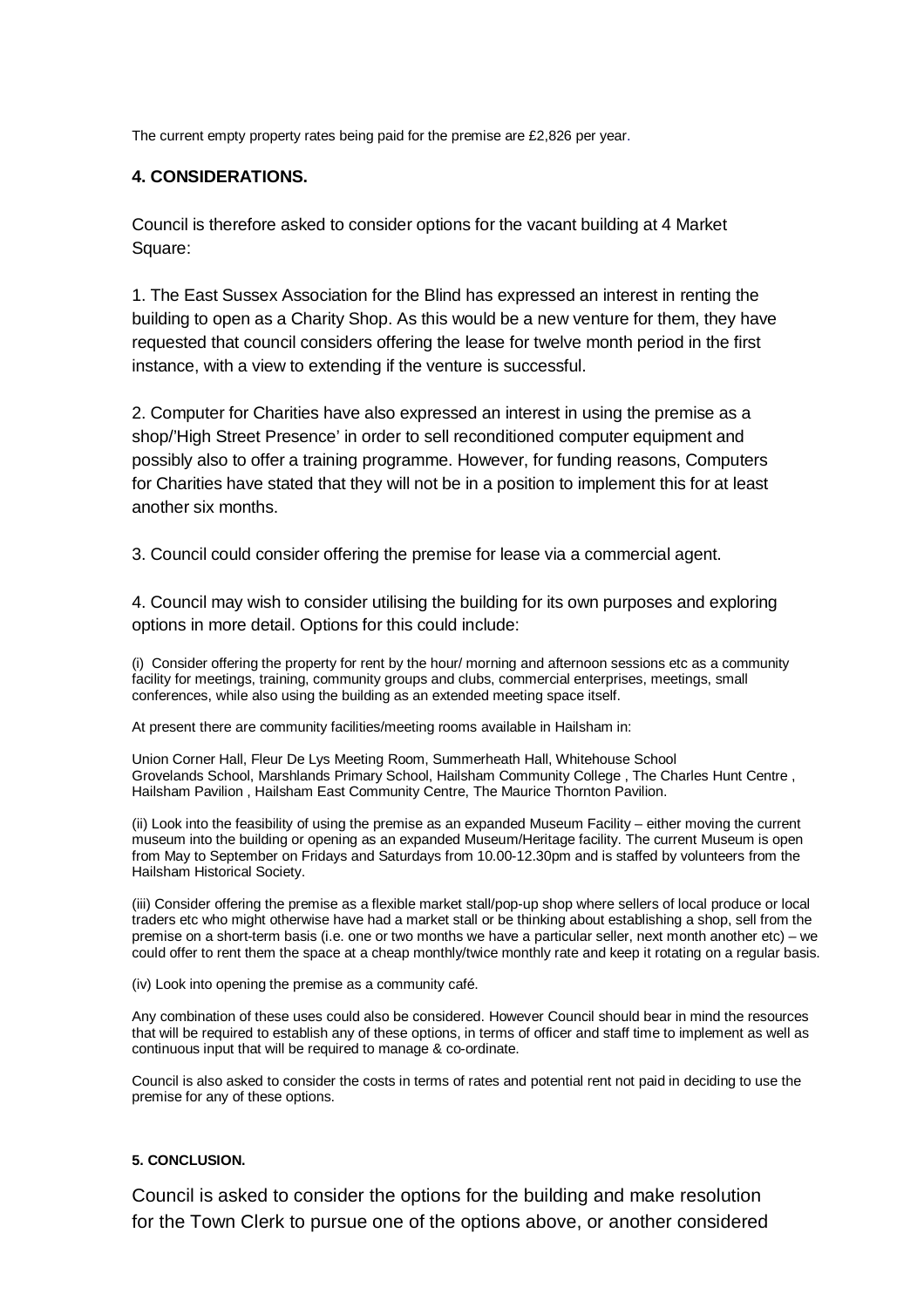use for the building.

| <b>Report to:</b> | <b>Hailsham Town Council</b>               |
|-------------------|--------------------------------------------|
| Date:             | 24 <sup>th</sup> April 2013                |
| By:               | <b>John Harrison, Town Clerk</b>           |
| Title of report:  | <b>TOWN COUNCIL MEETINGS FOR 2013-2014</b> |

#### **1. PURPOSE:**

To consider the timetable for Town Council meetings for 2013-14, including the day of the meetings, frequency and venue**.** 

#### **2. BACKGROUND.**

At the meeting of Hailsham Town Council in January 2013 and then again in February 2013 the issue of the days of Hailsham Town Council meetings was raised. It was agreed to revisit this issue once the Mayor/Chairman has raised the issue of availability and costs of the Community Civic Hall with Wealden District Council, as minuted (Ref HTC12/9/288.1 and 288.2) :

#### *The Days for Hailsham Town Council Meetings*

*Members were asked to consider whether an alternative day of the week was preferable for meetings of Hailsham Town Council for the ensuing Council year.*

*The Chairman said that she had approached the Chief Executive and the appropriate officer of Wealden District Council to arrange an urgent meeting to discuss the cost and availability of using the Hailsham Civic Community Hall as the venue for Hailsham Town Council meetings.*

*RESOLVED to defer a decision on the days for Hailsham Town Council meetings until the costs and availability of Hailsham Civic Community Hall were known.*

Wealden District Council has since confirmed the cost for hiring the Civic Community Hall as £20 per hour. Therefore for a three and a half hour booking (7.00pm until 10.30pm) the total cost would be £70.00 per meeting or £60 for three hours (7.00pm until 10.00pm).

#### **3.CONSIDERATIONS**

Discussions with Wealden District Council (18<sup>th</sup> April 2013) has revealed that:

- The Civic Community Hall is unavailable from October 2013 through to March 2014 except for Fridays and Weekends,
- Is unavailable on Wednesdays for the next six months
- Is also generally booked for many Thursdays due to prior bookings.

#### **Council is asked to consider and resolve the following:**

(i) **Whether council wishes to hold as many full town council meetings at the Civic Community Hall as it is able**

Alternative options would be to remain at the Fleur-De-Lys for the coming year or seek an alternative venue (for example the Diplocks Community Hall, which would cost £12 per hour) Council is asked to consider the availability of the venue, the size of the venue, the suitability of the Fleur-de-Lys Meetings rooms and the affect on the timetable on availability of the Civic Hall.

(ii) **The preferred day of the week for the full council meetings**, again bearing in mind the availability of the Civic Community Hall.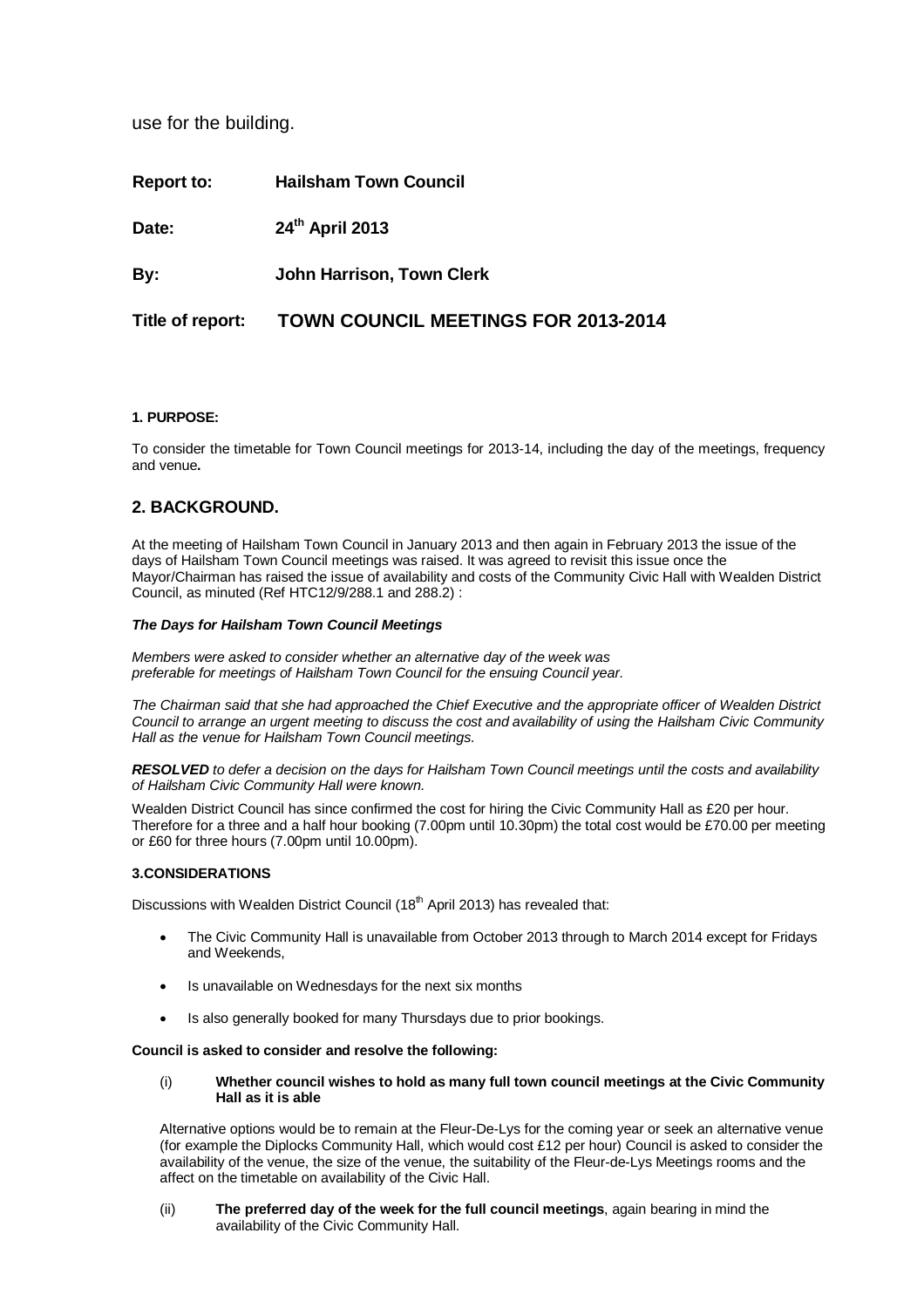#### (iii) **The preferred timetable and frequency for full council** meetings, again considering the availability of the Civic Community Hall

For this consideration, three options are suggested:

- 1. Meeting once per month, therefore 11 meetings per year, with no meeting in August. (Essentially maintaining the status quo)
- 2. Meeting every six weeks, therefore eight meetings per year.
- 3. Meeting every two months therefore six meetings per year.

For meetings every month or every two months, the basis of holding meetings in the final or third week of each month has been maintained. This is not possible for the six-weekly meetings pattern.

The options at presented recognise the legal requirement for council to hold its AGM during May each year and the necessity of holding a meeting in January to agree the precept. As an alternative it could be possible to hold a separate meeting in January with the sole purpose of agreeing the following year's precept.

#### 4**. FURTHER CONSIDERATIONS**

In agreeing the frequency and therefore number of meetings per year council should consider the effects on decision making processes and the ratification of committee decisions.

Fewer and further apart meetings will allow for greater preparation and more thorough research for significant agenda items which may facilitate more informed decision making and prevent issues being deferred to future meetings.

However, this will also mean that decisions that must be made or ratified by council could be delayed as council meetings will be further apart. This may also result in longer agendas as the number decisions that must be made by council are factored into fewer meetings.

Solutions to these issues should be sought and investigated.

#### **5. FINANCIAL CONSIDERATIONS**

Booking of the Civic Community Hall on the basis that it will be required for three hours (7.00pm until 10.00pm) for a full council meeting will therefore cost £60 per booking (without being able to determine what the may be for the 2014-2015 financial year).

Therefore the full cost to council for each timetable option will be:

- 1. Meeting once per month, therefore 11 meetings per year = £660.00
- 2. Meeting every six weeks, therefore eight meetings per year  $= \text{\pounds}480.00$
- 3. Meeting every two months, therefore six meetings per year  $= \text{\textsterling}360.00$

The Diplocks Community Hall would be charged at £12 per hour, therefore costs would be:

- 1. Meeting once per month, therefore 11 meetings per year = £396.00
- 2. Meeting every six weeks, therefore eight meetings per year  $= \pounds 288.00$
- 3. Meeting every two months, therefore six meetings per year  $=$  £216.00

#### **4. CONCLUSION.**

**Council is asked to consider and resolve:**

- **1. Whether to hold full council meetings at the Community Civic Hall as much as it can, remain in the Fleur-De-Lys or find an alternative venue**
- **2. The preferred day of the week for full council meetings**
- **3. The preferred timetable and frequency of meetings:**